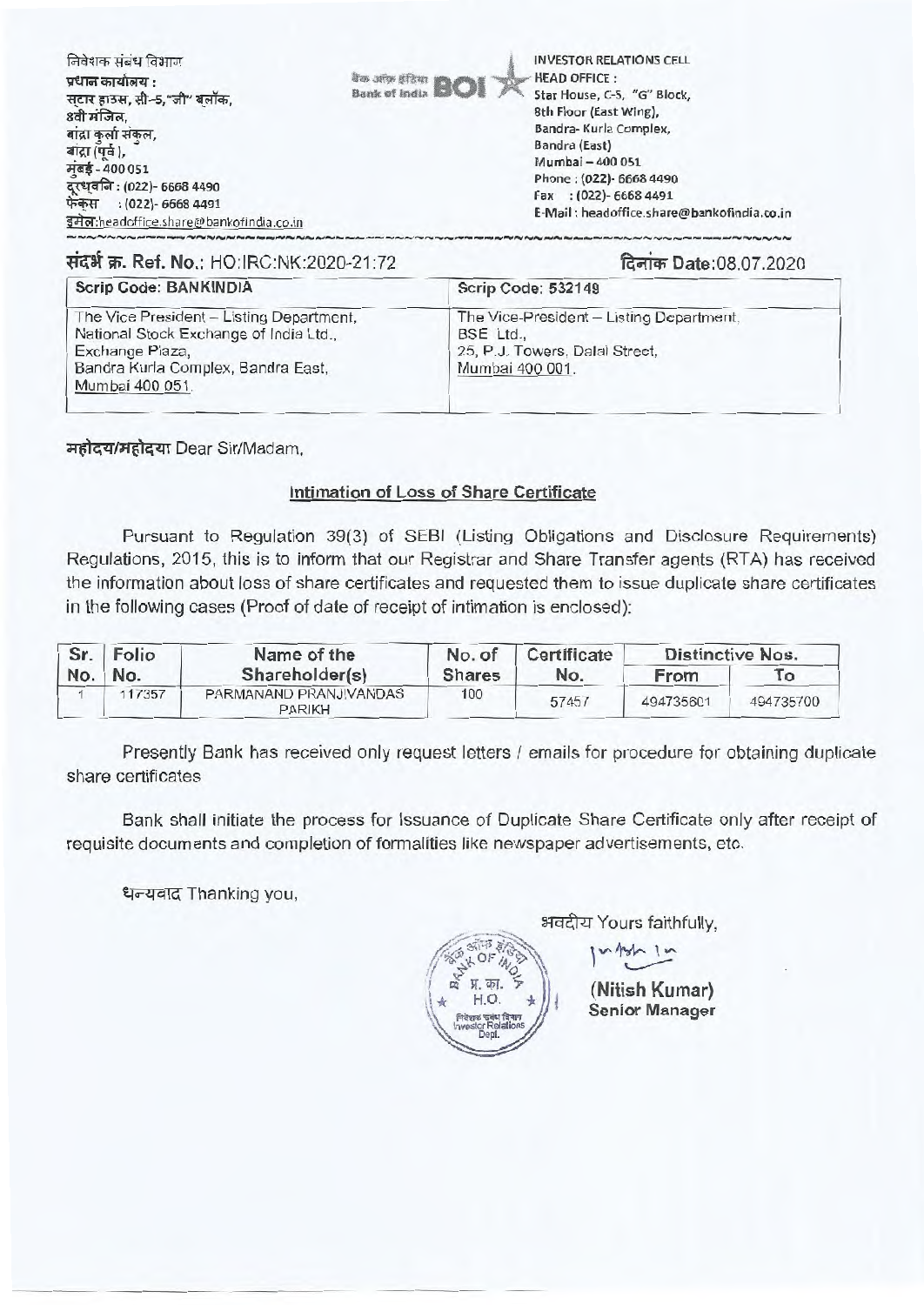[External] Duplicate Share Intimations Received On : 20200707

X DELETE  $\leftarrow$  REPLY  $\leftarrow$  REPLY ALL  $\rightarrow$  FORWARD

Mark as unread

bssduplicate@bigshareonline.com Tue 07/07/2020 11:52

To: Rajeev Bhatia; Investor Relations Department;

Cc: vijay©bigshareonline.com; jibu@bigshareonline.com; bhagwan@bigshareonline.com;

You replied on 07/07/2020 13:23.

Caution: This email originated from a source outside Bank of India.

Dear Sir/Ma'am,

Please be informed that in terms of the provisions of the SEBI (LODR) Regulations, 2015, the Company is required to submit information regarding loss of share certificates and issue of duplicate certificates, to the stock exchange within two days of its getting information. Further, the said intimation has to be filed only through the mode of NEAPS filing for NSE and on listing.bseindia.com for BSE and not via hard copy submission.

Accordingly, we are sharing herewith the receipt of the following request for loss of share certificate of the Company by shareholders, to enable you to comply with the said regulatory requirement within the timelines prescribed.

| Client Name               | Cert.<br>Nο | Dist. No<br>From | Dist. NO. | Folio<br>No. | Quantity | <b>Name</b>                             |
|---------------------------|-------------|------------------|-----------|--------------|----------|-----------------------------------------|
| BANK OF INDIA -<br>FOUITY | 57457       | 494735601        | 494735700 | 117357       | 100      | PARMANAND<br><b>PRANJIVANDAS PARIKH</b> |

Should you have any queries in respect of the aforesaid instruction kindly revert back.

Regards,

Bigshare Services Pvt. Ltd.

^^ ^ Alert:External Mail! Exercise caution while opening URL/attachment.

 $\langle$  . The same  $\langle$